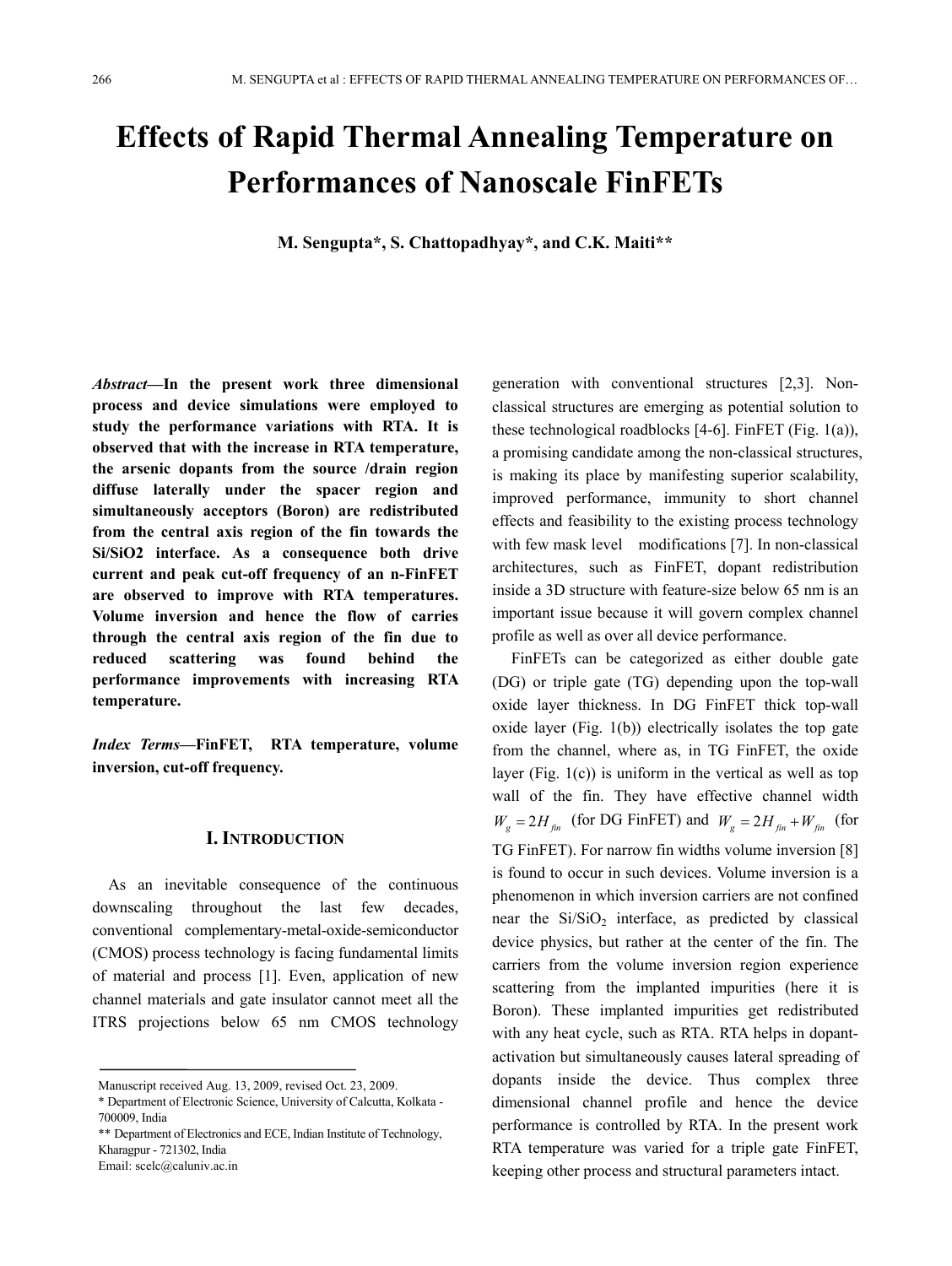

**Fig. 1.** (a) Schematic of a triple gate FinFET. 2-D cut plane view of (b) DG FinFET and (c) TG FinFET.

# **II. THREE DIMENSIONAL PROCESS AND DEVICE SIMULATION:**

#### **1. 3D Process Simulation**

The three dimensional TG FinFET structure was simulated using Taurus<sup>TM</sup>, a three dimensional process and device simulator from Synopsys [9]. The key process steps used in the simulation are – silicon on insulator (SOI) substrate with 100 nm buried oxide (BOX) and 45 nm silicon layer, 65 nm hard mask (TEOS) deposition, patterning of silicon fin by dry etching, channel implantation with Boron (energy  $= 20$ keV, dose =  $4.5 \times 10^{13}$  cm<sup>-2</sup>), 3 nm gate oxide, 100 nm poly-silicon (phosphorous doping of  $10^{20}$  cm<sup>-3</sup>) gate deposition, 65 nm hard-mask (TEOS) deposition, patterning of gate by dry etching, deposition of 25 nm nitride spacer, selective epitaxy for raised source/drain of 60 nm, source/drain implantation with arsenic (energy = 50 keV , dose = 3 x  $10^{15}$  cm<sup>-2</sup>) and junction anneal (RTA). The process flow is shown Fig. 2.



**Fig. 2.** Simulated process flow for FinFET devices.

#### **2. Benchmarking**

The simulated structure was benchmarked using available experimental data [4] of a FinFET with  $W_{fin}$  = 20 nm,  $H_{fin}$  = 45 nm and  $L_g$  = 20 nm and gate oxide thickness ( $t_{ox}$ ) = 3 nm. The corresponding  $I_{ds}$  vs.  $V_{gs}$  is shown in Fig. 3. Then the RTA temperature was varied for a 65 nm node [10] FinFET with  $W_{fin} = 10$  nm,  $H_{fin} =$ 50 nm,  $L_g$  = 25 nm and  $t_{ox}$  = 1.1 nm. Device simulation includes quantum confinement effect, band-gap narrowing effect, low and high field mobility and recombination effects. Threshold voltage was extracted according to the convention mentioned in [4].



**Fig. 3.** Calibrated transfer characteristics at drain to source voltage of 1.2 V.

#### **III. RESULTS AND DISCUSSION**

Fig. 4 shows the net doping profiles along the channel at various RTA temperatures. It is observed from Fig. 4 that donors (Arsenic) from the source/drain region diffuse laterally under the spacer  $(L_{ext}$  region).

This decreases effective channel length  $(L_{ch} = L_g + 2L_{ext})$ . Lateral diffusion of dopants is more probable to create underlap than overlap region.

Fig. 5(a) shows acceptor (Boron) doping concentration profile from the top  $SiO<sub>2</sub>/Si$  interface to the bottom Si/BOX interface of the fin at the middle of the vertical plane equidistant from source and drain at various RTA temperatures. It is observed from the figure that the acceptor doping was not varied significantly with the increase in annealing temperature around the top  $Si/SiO<sub>2</sub>$ interface. It also shows that the acceptor doping concentration is higher in the lower half of the fin as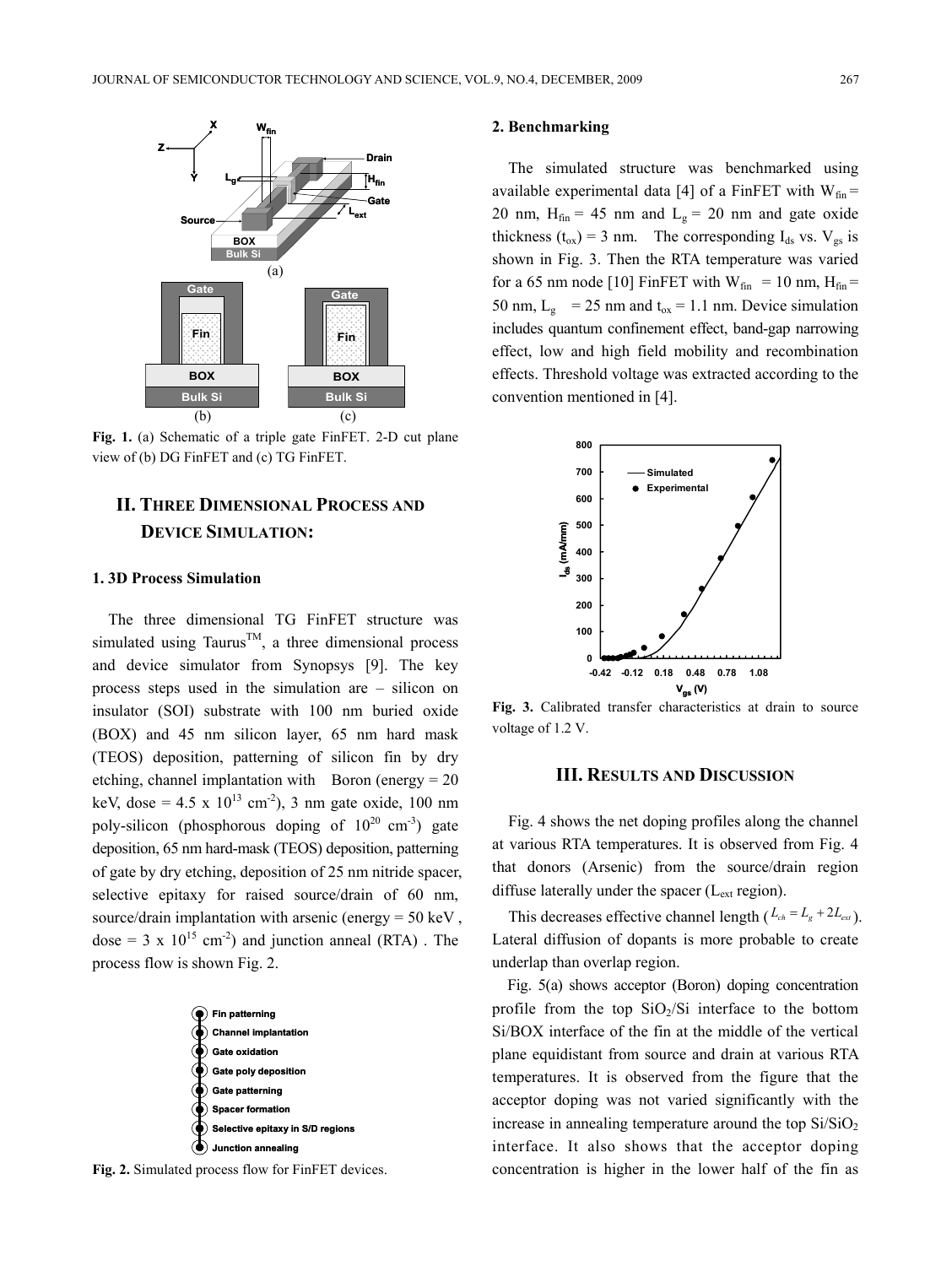

**Fig. 4.** Net doping profiles along channel at various RTA temperatures. The corresponding cut-lines were drawn 1 nm below the top  $Si/SiO<sub>2</sub>$  interface for all the devices.

compared to the upper half, indicating that the boron diffusion from central-axis region of the fin towards sidewalls is only effective near the bottom Si/BOX interface. It is also observed that the acceptor doping level increases at the top interface with the increase in RTA temperature. However, it decreases from the top interface towards the bottom interface for 1000°C and 1050°C in comparison to 900°C annealing temperature. The observation gives a design space for such devices. If the device is designed for allowing maximum current near the bottom interface then dopant activation should be carried out at 900°C. On the other hand, if the designer wants majority of the current to flow near the top interface then activation annealing should be carried out at  $1000^{\circ}$ C or  $1050^{\circ}$ C. As a consequence, there may be a variation of mobility and transconductance from top towards the bottom interface. However, as the output characteristics are the overall measure of such variations, there will not be any impact on the device output parametric values. This could be verified from the current – voltage characteristics (Fig.  $6(a)$  and (b)). Fig. 5 (b) shows similar variation of acceptor (Boron) doping concentration profile near the one of the vertical  $Si/SiO<sub>2</sub>$ interface. Fig. 5(b) indicates that the acceptor doping level increases near the vertical  $Si/SiO<sub>2</sub>$  interface with the increase in the RTA temperature. So, it is clearly observed from these figures that the acceptor doping concentration is higher at the middle of the fin than near the sidewall  $Si/SiO<sub>2</sub>$  interface at lower RTA temperature. Now, as the RTA temperature is gradually increased,



**Fig. 5.** Acceptor doping profile from top  $Si/SiO<sub>2</sub>$  interface to bottom Si/BOX interface at various RTA temperature (a) at the middle of the gate, (b)  $0.5$  nm away from the sidewall  $Si/SiO<sub>2</sub>$ interface. The corresponding cut-lines were drawn at a vertical plane equidistant from source and drain.

acceptor doping at the middle of the fin starts to decrease and simultaneously acceptor doping near vertical  $Si/SiO<sub>2</sub>$ interface starts to increase. It implies that with increase of RTA temperature the acceptors diffuse laterally from middle of the fin towards the sidewalls. This redistribution can be explained using the theory of diffusion. According to Fair's model of diffusion the Boron is assumed to diffuse exclusively through vacancy mechanism. The extrinsic diffusivity of boron is given by

$$
D_x = D^0 + D^+ \left[ \frac{p}{n_i} \right] \tag{1}
$$

where  $p$  is the hole concentration,  $n_i$  is intrinsic concentration ( $n_i = \sqrt{N_c N_v} \exp(-E_c / 2V_i)$ : E<sub>g</sub> is the bandgap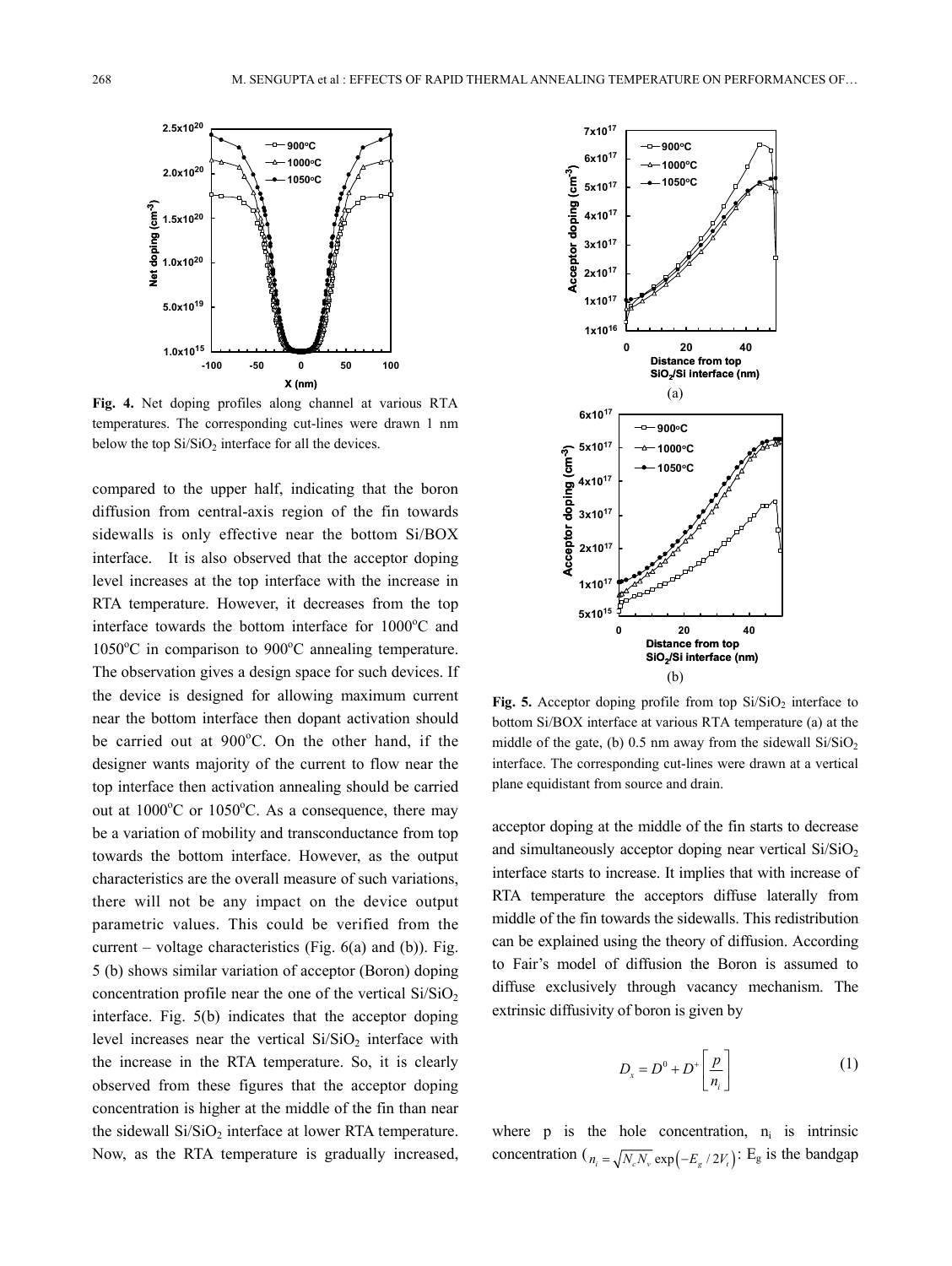of pure silicon,  $N_c$  and  $N_v$  are the density of states in the conduction band and valance band and thermal voltage  $V<sub>t</sub> = kT / q$  where k is the Boltzmaan's constant, q is the magnitude of electrical charge on the electron and T is the temperature in Kelvin). Now,  $D^0 = 0.76 \exp(-3.46/ kT) \text{ cm}^2 \text{ s}^{-1}$ and  $D^+$   $\left( = 0.23 \exp(-3.46 / kT) \text{ cm}^2 \text{ s}^{-1} \right)$  are the coefficient of boron-neutral-point defect pair and boron-positivelycharged point defect pairs (where 3.46 in the exponential part is the activation energy in eV) [11]. Boron has a tetrahedral radius of 0.82 nm vs. 1.18 nm for silicon. Thus Boron acts as a fast diffuser. From equation (1) it can be seen that the diffusivity of the boron increases with the increase in temperature. Thus with the increase in RTA temperature the diffusivity of the boron increases and they diffuse from central-axis region of the fin towards sidewalls.

Similar behavior of acceptors was observed near the top  $Si/SiO<sub>2</sub>$  interface with respect to the horizontal plane at the middle of the fin. Thus it may be summarized that acceptor impurities diffuses from the central-axis region of the fin to outwards with the increase in RTA temperature. With the increase in RTA temperature the volume inversion [8] was found to occur inside the fin.

Fig. 6 (a) and (b) shows  $I_{ds}$  vs.  $V_{gs}$  and  $I_{ds}$  vs.  $V_{ds}$  plots respectively at various RTA temperatures. It is indicative from Fig. 6 (a) and (b) that the drain current increases with increase in RTA temperature which may be attributed to the increased no of activated donor (Arsenic) dopants and shortening of the effective channel length  $(L<sub>ch</sub>)$  by the lateral diffusion of the donors. The increase in the drain current may also be attributed to the volume inversion. As more number of acceptors move from central-axis- region of the fin towards the  $Si/SiO<sub>2</sub>$ interface with increasing RTA temperature, scattering becomes less in the central-axis region of the fin, hence the carriers from the volume/bulk inversion region reinforce drain current with increasing RTA temperature.

Fig. 7 shows the potential variation in between two vertical gates at various RTA temperatures. It can be observed from Fig. 7 that the potential is lowered with the increase in RTA temperature. The separation between the two consecutive potential curves is less near the  $Si/SiO<sub>2</sub>$  interface and more at the central-axis region of the fin. It implies that the lowering of the potential is much more in the central-axis region of the fin than at the interface.



**Fig. 6.** (a) Transfer characteristics and (b) output characteristics are shown as a function of RTA temperatures.



**Fig. 7.** Potential variation between two vertical  $Si/SiO<sub>2</sub>$ interfaces of TG-FinFET at various RTA temperatures. The corresponding cut-lines were drawn 1 nm below the top  $Si/SiO<sub>2</sub>$  interface in a cut-plane equidistant from the source and drain. Vgs and  $V_{ds}$  are kept at 1.0 and 1.1 V respectively.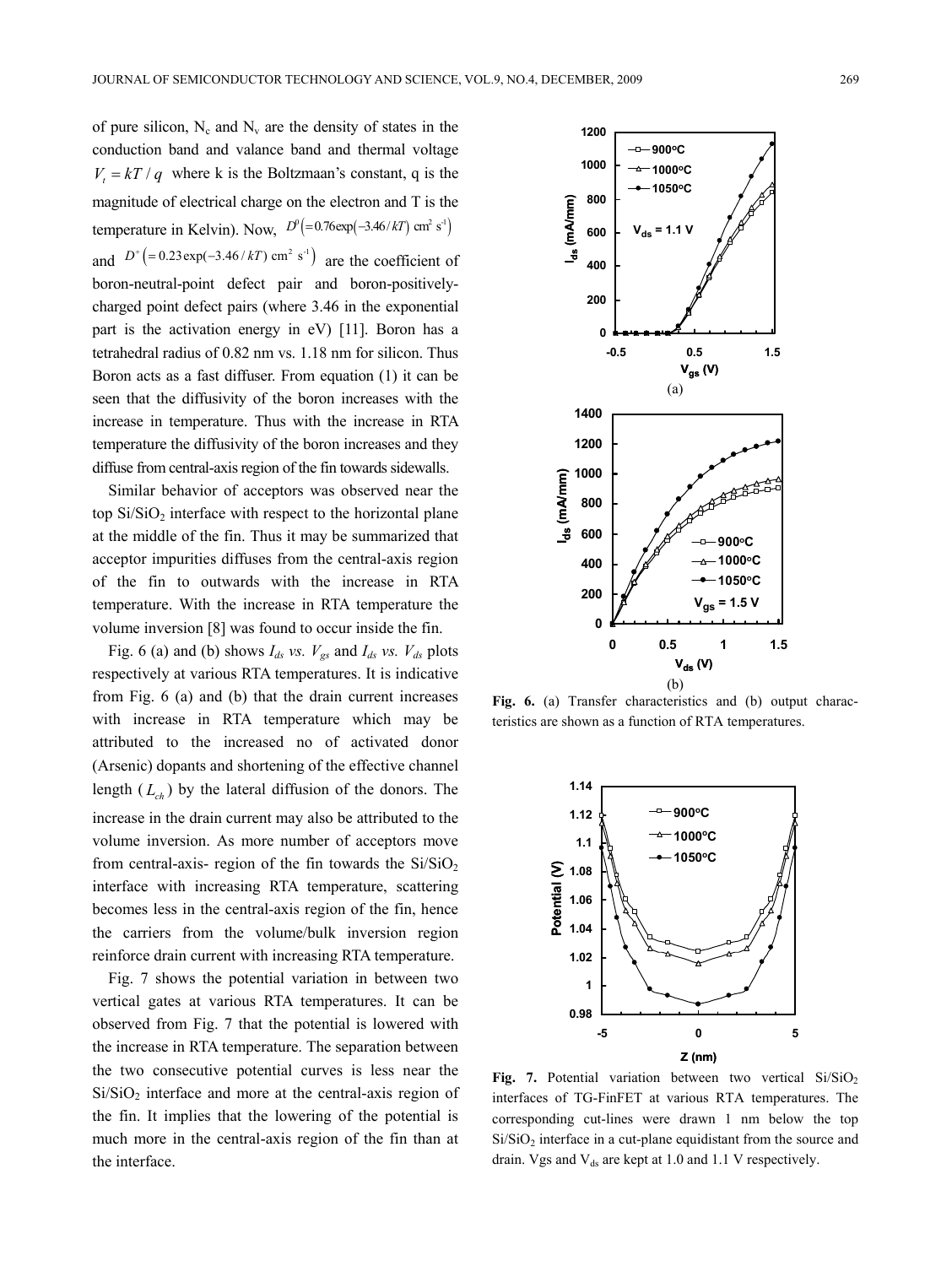The general expression of threshold voltage incase of a TG FinFET [12] is given by

$$
V_{TH} = V_{FB} + 2\psi_B + \frac{qN_A}{C_{OX}} \frac{W_{fin}}{3}
$$
 (2)

where,  $V_{FB}$  is the flat band voltage,  $\psi_B$  is the value of the potential at the body of the fin,  $C_{ox}$  is oxide capacitance and  $N_A$  is acceptor doping concentration.

Fig. 8 shows the variation of threshold voltage with RTA temperature. It shows a small reduction of threshold voltage with the increase in RTA temperature. It has been shown that the acceptors from the lower half of the fin are redistributed towards the sidewall interfaces with the increase in RTA temperature. The threshold voltage of the FinFET has been extracted at a constant current of  $10^{-7}$  A from drain current – gate voltage ( $I_{ds}$  vs.  $V_{gs}$ ) characteristics (Fig. 6 (a)). The drain current has been observed to increase with increasing annealing temperature. It should be noted that the current is the net flow of carriers across the channel and therefore, the variation of acceptor doping concentration from the top towards bottom interface is insignificant in estimating such net currents. The threshold voltage may be higher near the bottom interface since this region has higher acceptor density and hence less surface potential for a given gate bias. Moreover, the acceptor doping concentration near the bottom has been observed to be reduced with increasing annealing temperature (see Fig. 5 (a), (b)). Thus, the little reduction of threshold voltage with annealing temperature is attributed to the increase of acceptor doping concentration with the increase of annealing temperature.

Fig. 9 shows the variation of total gate capacitance with gate voltage at various RTA temperatures. It can be observed from Fig. 9 that total gate capacitance at any fixed gate voltage, increases with RTA temperature below the gate voltage of 1.2 V. This increase may be attributed to the decrease in depletion layer thickness with increase in acceptors near  $Si/SiO<sub>2</sub>$  interface, as given by the following equation [13].

$$
x_d = \sqrt{\frac{2\epsilon_{Si}\psi_s}{qN_A}}
$$
 (3)



**Fig. 8.** Variation of threshold voltage with RTA temperature.



**Fig. 9.** Variation of total gate capacitance  $(C_{gg})$  with gate to source voltage  $(V_{gs})$  at different RTA temperatures. The drain to source voltage is kept at 1.1 volt.

where,  $\varepsilon_{Si}$  is the permittivity of the Si,  $\psi_s$  is the surface potential and q is the electronic charge.

Cut-off frequency [5] of a FinFET is defined as

$$
f_T = \frac{g_m}{2\pi C_{gg}}\tag{4}
$$

where,  $g_m$  is the transconductance and  $C_{gg}$  is total gate capacitance of the device. The above equation clearly indicates that cutoff frequency increases with the increase in  $g_m$  and decrease with the increase in  $C_{gg}$ .

Fig. 10 shows the variation of cut-off frequency with drain current at various RTA temperatures. It is indicative from Fig. 10 that peak cut-off frequency increases with the increase in RTA temperature. Increase in RTA temperature drives the acceptors towards the  $Si/SiO<sub>2</sub>$  interface and carriers experience less scattering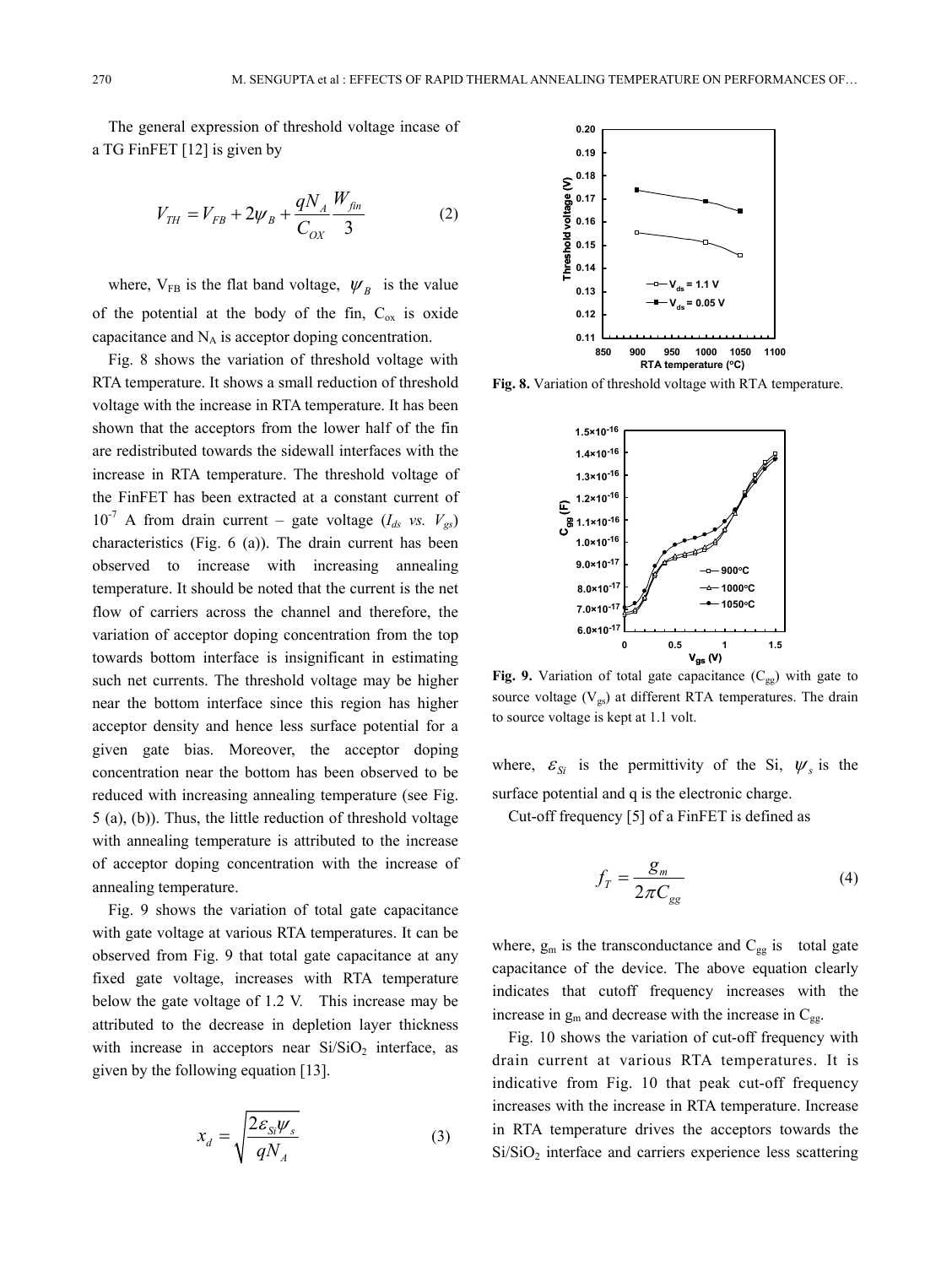

**Fig. 10.** Plot of cut-off frequency vs. drain current.

in the region away from the  $Si/SiO<sub>2</sub>$  interface. Consequently the central-axis region of the fin offers higher mobility and higher transconductance. Total gate capacitance and transconductance both increase with RTA temperature but the increment rate of transconductance is higher than that of the total gate capacitance. Thus increase in the cut-off frequency with increasing RTA temperature may be attributed increase of transconductance.

### **IV. CONCLUSIONS**

FinFET has a non-planer structure and complex channel profile which is influenced by RTA temperature. Increase in RTA temperature drives acceptors from the central-axis region of the fin towards the  $Si/SiO<sub>2</sub>$ interface. The drive current increases with the increase in RTA temperature, through volume inversion due to the increase in mobility in the central-axis region of the fin as well as due to shortening of channel length by the lateral diffusion of Arsenic dopants under the spacer region. Decrease in threshold voltage with increasing RTA temperature is attributed to simultaneous increase in Boron doping concentration near the  $Si/SiO<sub>2</sub>$  interface and decrease in potential  $(\psi_p)$ . The increase in cutoff frequency with increasing RTA temperature is attributed to the increase in transconductance due to reduced scattering in the central-axis region of the fin. From the obtained results in the considered temperature region it is observed that 1050 °C annealing temperature provides higher transconductance, mobility and higher cut-off frequency.

#### **REFERENCES**

- [1] D. J. Frank, R. H. Dennard, E. Nowak, P. M. Solomon, Y. Taur and H.-S. P. Wong, "Device scaling limits of Si MOSFET's and their application dependencies," *Proc. IEEE*, Vol.89, pp.259–288, Mar., 2001.
- [2] B. Yu, H. Wang, A. Joshi, Q. Xiang, E. Ibok, and M. -R. Lin, "15 nm gate length planar CMOS transistor," in *Int. Electron Devices Meeting Tech. Dig.*, 2001, pp.937–939.
- [3] T. Ghani, K. Mistry, P. Packan, S. Thompson, M. Stettler, S. Tyagi and M. Bohr, "Scaling challenges and device design requirements for high performance sub-50 nm gate length planar CMOS transistors," in *Symp. VLSI Technology Dig. Tech. Papers*, 2000, pp.174–175.
- [4] M. Nawaz, W. Molzer, P. Haibach, E. Landgarf, W. Rosner, M. Stadele, H. Luyken and A. Gencer, "Validation of 30 nm process simulation using 3D TCAD for FinFET devices," *Semicond. Sci. Technol.*, Vol.21, pp.1111-1120, Jul., 2006.
- [5] A. Kranti and G. A. Armstrong, "Comparative analysis of nanoscale MOS device architechtures for RF applications," *Semicond. Sci. Technol.*, Vol. 22, pp.481-491, Mar., 2007.
- [6] A. Kranti and G. A. Armstrong, "Performance assesment of nanoscale double- and tripple-gate FinFETs", *Semicond. Sci. Technol.*, Vol.21, pp.409- 421, Feb., 2006.
- [7] B. Doyle, B. Boyanov, S. Datta, M. Doczy, S. Hareland, B. Jin, J. Kavalieros, T. Linton, R. Rios and R. Chau, "Tri-Gate Fully-Depleted CMOS Transistors: Fabrication, Design and Layout," *Symp. on VLSl Tech*, pp.133-134, June, 2003.
- [8] L. Ge and J. G. Fossum, "Analytical modeling of quantization and volume inversion in thin Si-film DG MOSFETs," *IEEE Trans. Electron Devices*, Vol.49, pp.287-294, Feb., 2002.
- [9] Taurus Process<sup>TM</sup> and Taurus Device<sup>TM</sup> Simulators, Version. X-2005.10, Synopsys Inc.
- [10] ITRS 2008 , http://www.itrs.net/
- [11] R. Kinder, F. Schwierz, P. Beno and J. Gebner, "Simulation of boron diffusion in Si and strained SiGE layers," *Microelectron Jour.*, Vol.38, pp.576- 582, Apr., 2007.